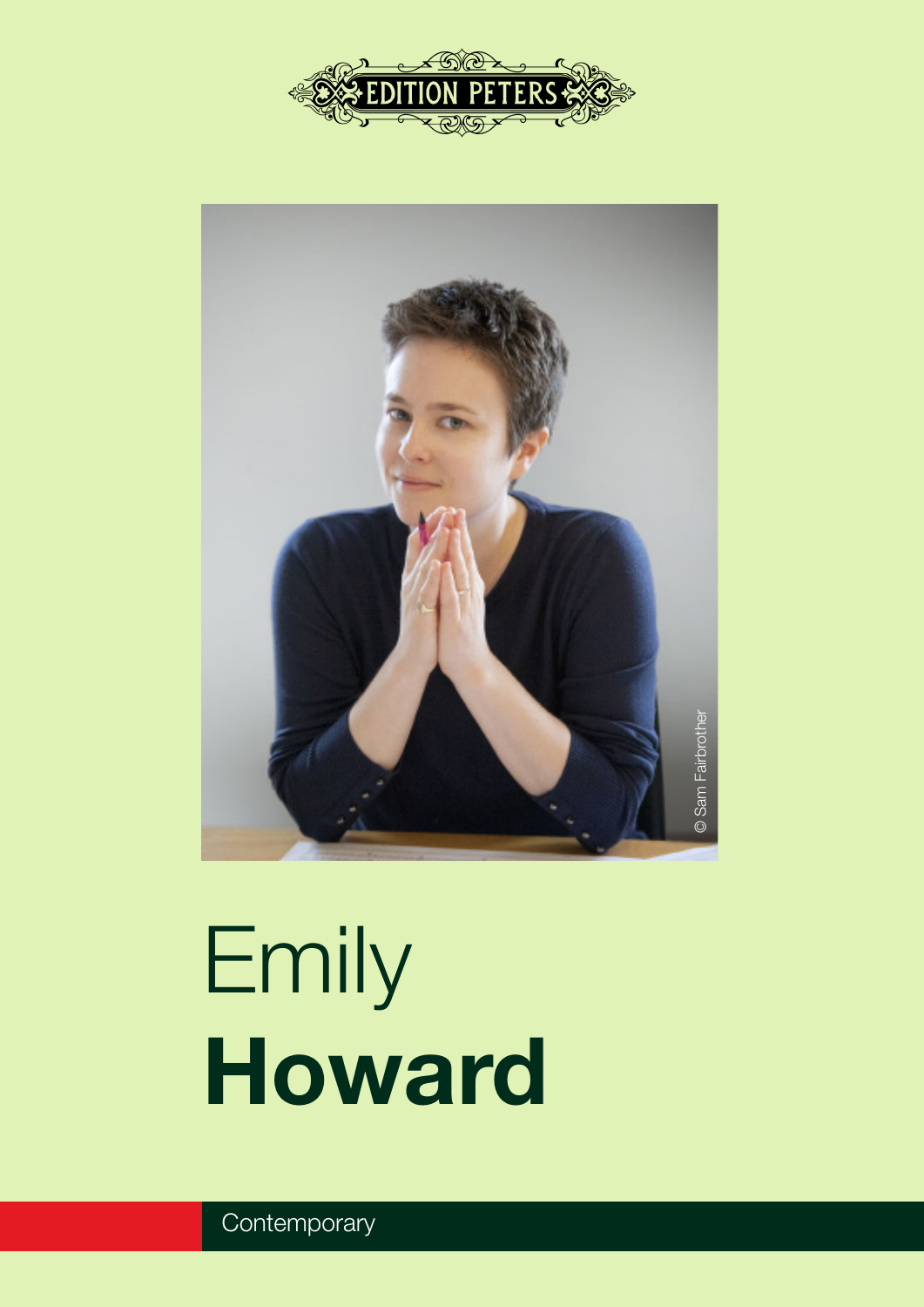# Emily Howard

Emily Howard's music is known for its particular connection with science. She first won critical acclaim with *Magnetite* ("a structural tour de force" – *AllMusic*), commissioned by Liverpool European Capital of Culture 2008 for the Royal Liverpool Philharmonic Orchestra and Vasily Petrenko, the year she received the Paul Hamlyn Foundation Award for Composers. Her works are commissioned, performed and broadcast internationally by leading festivals and ensembles including the BBC Proms, Wien Modern, the London Symphony Orchestra, Bamberger Symphoniker, and New Scientist Live. Howard was a featured composer at the Aldeburgh Festival 2018, which included the world premiere of her opera *To See The Invisible*.

Described by The Times as "visionary" and by The Guardian as "one of this year's finest new works", her 2016 BBC Proms commission, *Torus (Concerto for Orchestra),* gained wide critical acclaim and subsequently won a 2017 British Composer Award. BBC Radio 3's Record Review described Howard's 2016 NMC Debut Disc *Magnetite* as "a confident, major orchestral debut", hailing its "scientific ideas brilliantly articulated". Indeed, orchestral writing is key to Howard's work. *Solar* ("galactic power on a compact scale" – The Financial Times) received its world premiere in 2010 with the London Symphony Orchestra conducted by Nicholas Collon at the Barbican Centre, and in 2013 was given its Australian premiere (West Australian Symphony Orchestra / Paul Daniel) with further performances by the BBC Symphony Orchestra under Garry Walker. *Axon*, a BBC Radio 3 commission for the BBC Philharmonic and Juanjo Mena, was first performed at Bridgewater Hall, Manchester, in the same year.

Further orchestral highlights include performances of *Magnetite* in the Musikverein (Tonkünstler Orchestra / Andrés Orozco-Estrada), *Solar* and *Calculus of the Nervous System* in the Wiener Konzerthaus (Vienna Radio Symphony Orchestra / Sir James MacMillan) during Howard's international composer-focus at Wien Modern 2011. *Calculus of the Nervous System* was given its UK premiere by the City of Birmingham Symphony Orchestra and Andris Nelsons at the 2012 BBC Proms while *Mesmerism*, a Diamond Jubilee commission for the Liverpool Mozart Orchestra with pianist Alexandra Dariescu, won a 2012 British Composer Award. More recently, the short orchestral work *sphere* received premiere performances with the Bamberger Symphoniker conducted by Alondra de la Parra in Germany in March 2017.

Vocal music is another area of enormous interest. New Music 20x12 mini-opera, *Zátopek!*, a Second Movement commission for the London Cultural Olympiad was described as "a tremendous opera" on BBC2's The Review Show. Dramatic vocal work *Ada Sketches* received performances at the Royal Opera House's Linbury Theatre, performed by Loré Lixenberg in 2012. Since then, Howard has developed and led *Ada Sketches* audience-interactive events with mathematician Lasse Rempe-Gillen at the Science Museum (Critics' Choice, Time Out, London), the Oxford Mathematical Institute (Ada Lovelace Symposium 2015) and with the Oxford e-Research Centre at the Science in the City Festival, Manchester European City of Science 2016.

Howard's chamber music includes *Masquerade* written for clarinettist Mark Simpson and clarinet quintet *Zugzwänge* (Quatuor Danel / Nicholas Cox). In 2015 string quartet *Afference* for the Elias String Quartet premiered at London's Wigmore Hall and *Leviathan* for Paris based duo *scapegoat* received several performances including at the Huddersfield Contemporary Music Festival and as part of a North American Tour in May 2015. Most recently *Chaos or Chess*, for solo microtonal tuba, was developed in collaboration with Berlin-based tubist Jack Adler-McKean at the Darmstadt International Summer Course for New Music 2016 and premiered as part of Howard's 2016 BBC Proms Extra Composer Conversation. *The Music of Proof*, a collaboration with mathematician Marcus du Sautoy (Simonyi Professor for the Public Understanding of Science, University of Oxford) and the Piatti String Quartet premiered at New Scientist Live 2017.

A graduate in mathematics and computer science from Oxford University, Howard holds a Masters in Composition from the Royal Northern College of Music (RNCM) and a Doctorate in Composition from the University of Manchester. In 2010 she became the inaugural UBS Composer in Residence in conjunction with the London Symphony Orchestra at the Bridge Academy, Hackney, a post she then mentored. She was Leverhulme Trust Artist in Residence at the University of Liverpool's Department of Mathematical Sciences in 2015, and is a Visiting Senior Fellow at the Faculty of Sciences and Engineering, University of Liverpool.

Leipzig **Communist Communist London** Communist Communist New York C. F. Peters Ltd & Co. KG Peters Edition Ltd C. F. Peters Corporation Talstraße 10 2 – 6 Baches Street 70 – 30 80th Street 04103 Leipzig Contact Condon N1 6DN Glendale NY 11385 Deutschland UK USA  $\hat{\mathbf{m}}$  +49 (0) 341 9897 9231  $\hat{\mathbf{m}}$  +44 (0) 20 7553 4034  $\hat{\mathbf{m}}$  + (1) 718 416 7822

 $\boxtimes$  stefan.conradi@editionpeters.com  $\boxtimes$  newmusic@editionpeters.com  $\boxtimes$  gene.caprioglio@editionpeters.com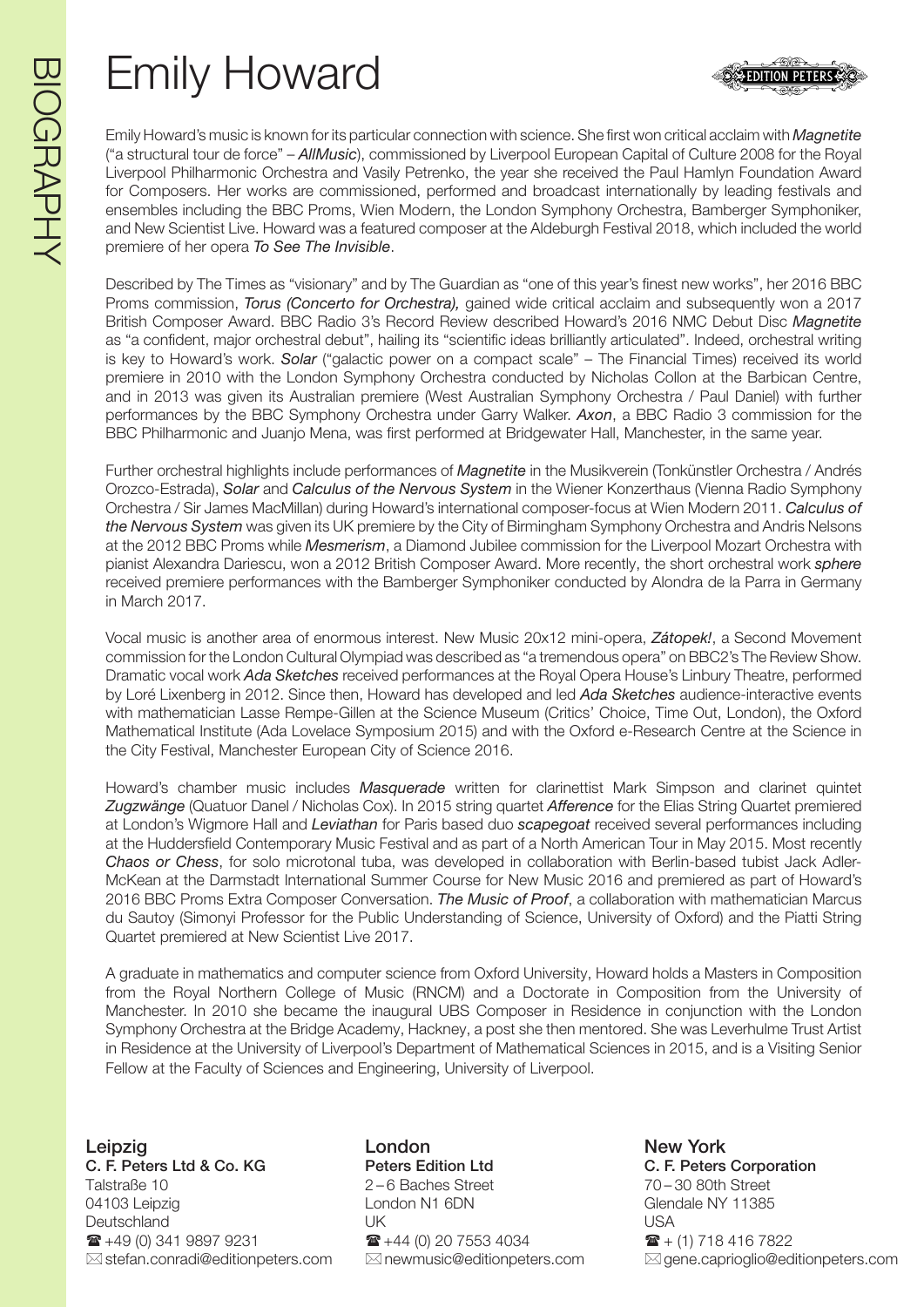#### Solo

#### Chaos or Chess (2016) / 4'

Solo Tuba First performed on 25 August 2016 by Jack Adler-McKean at Imperial College Union, London, BBC Proms Extra EP 73342

### **Sky and Water (2004-5) / 7'**

#### Solo Piano

First performed ny John McCabe at the Landscapes of the Mid Festival at Guildhall School of Music and Drama, London, 22 February 2006 EP 73318

#### **Outlier** (2018) / 4'

Solo Viola Commissioned by the London Sinfonietta First performed on 26 September 2018 by Paul Silverthorne at Kings Place, London EP 73345

#### $R$  (2021) / 7'

Solo Percussion Commissioned by Birmingham Contemporary Music Group First performed by Julian Warburton at the Arnolfini Gallery, Bristol on 11 June 2021 EP 73604

#### **Voluntary** (2021) / c. 8'

Solo Cello Commissioned as part of the 200 pieces project for the 200th Anniversary of the Royal Academy of Music, London First performed by Theo Bently Curtin (cello) on 19 October 2021 at Royal Academy of Music, London EP 73632

#### Duo

#### Cloud Chamber (2006) / 6'

Clarinet and Piano

First performed by Nicholas Cox and Jonathan Scott on 5 March 2006 at the Royal Northern College of Music, Manchester, as part of the RNCM Woodwind Festival 2006 EP 73319

#### Leviathan (2014-15) / 13'

Baritone Saxophone and Percussion First performed by *scapegoat* (Joshua Hyde and Noam Bierstone) on their North American Tour May 2015 (Montreal, Toronto, Detroit, Chicago and New York), La Vitrola, 4602 Boul St-Laurent, Montreal, Quebec EP 73338

#### Masquerade (2009) / 6'

Basset Clarinet and Piano First performed by Mark Simpson and Ian Buckle at the Cornerstone, Liverpool, on 23 November 2009 EP 73324

Orbits (2015) / 12' Soprano Saxophone and Crotales First performed by *scapegoat* (Joshua Hyde and Noam Bierstone) at the Forsyth Centre, Liverpool, on 17 Novmeber 2015 EP 73339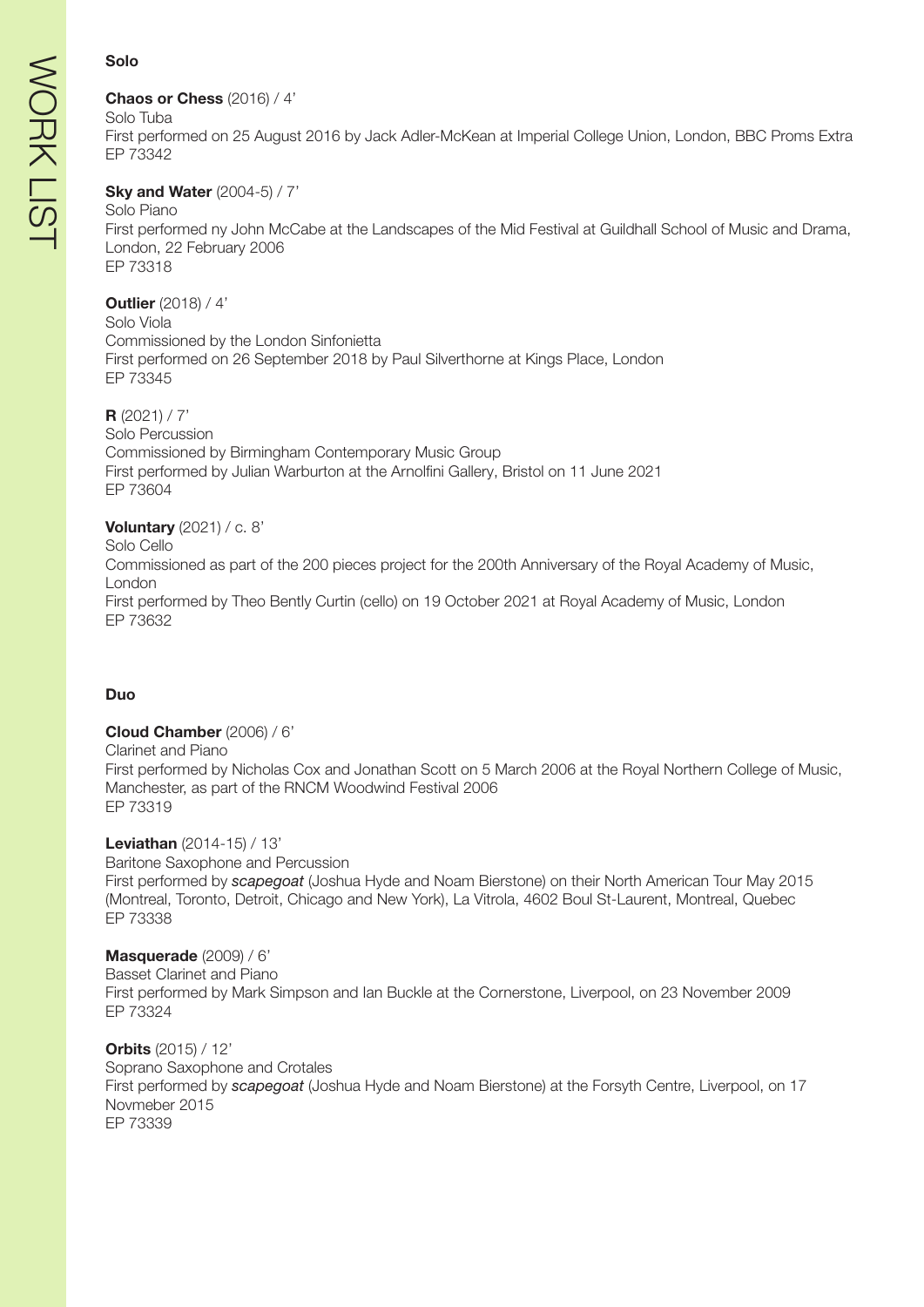#### Chamber

Afference (2014) / 22' String Quartet Commissioned by the Nicholas Boas Charitable Trust and the RVW Trust First performed by the Elias Quartet at Wigmore Hall, London, on 4 May 2015 EP 73337

#### Broken Hierarchies II (2008-9) / 7'

Piano Trio Commissioned by First performed at Soundings, Austrian Cultural Forum by the Fidelio Trio on May 2009 EP 73325

#### Compass (2022) / 20'

Chamber Ensemble

Percussion (1 player), 2 Violins, 2 Violas, 2 Violoncellos and Double Bass Commissioned by Birmingham Contemporary Music Group with financial assistance from Arts Council England and individuals through BCMG's Sound Investment scheme: First performed by Birmingham Contemporary Music Group with Julian Warburton as soloist, conducted by Gabriella Teychenné on 29 May 2022 at the CBSO Centre, Birmingham. EP 73646

#### Four Musical Proofs and a Conjecture (2017) / 10'

String Quartet *Proofs: Marcus du Sautoy* Commissioned by the Nicholas Boas Charital Trust First performed by the Piatti Quartet at New Scientist, The ExCel, London, on 28 September 2017 EP 73344

#### Lachrymose (2006) / 4'

A Commentary on Mozart's *Requiem* for Chamber Orchestra 0.0.2.2–0.2.3(I=Alto, II=Tenor, III=Bass).0–Timp–Str (8.6.4.4.2) Commissioned by Sounds New 2006, as part of Sounds New Requiem+ First performed by Southbank Sinfonia, conducted by Nicholas Cleobury, at Canterbury Cathedral on 5 December 2006 EP 73321

#### Obsidian (2010) / 6'

Brass Band Soprano Cornet, 9Cornets, Flugelhorn, Solo Horn, 2Horns, 2Baritones, 2Euphoniums, 2Trombones, Bass Trombone, 2 Eb Basses, 2 Bb Bases, Timp, 3Perc Commissioned by Prima Vista Music for Nicholas Childs and the Black Dyke Band First performed on 13 June 2010 by the Black Dyke Band, conducted by Nicholas Childs, at the Brass Arts Festival, Leeds Town Hall EP 73328

#### Settle (2009-10) / 16'

Chamber Ensemble and Film To be performed either as a concert piece or alongside a screening of the film, *Settle,* by Jacqueline McCormick 1(Picc).0.1.1–0.1.1.0–Vibraphone–1.0.0.0.1 Commissioned for Ensemble 10/10, the Contemporary Music Group of the Royal Liverpool Philharmonic First performed on 10 February 2010 by Ensemble 10/10, conducted by Clark Rundell, at the Cornerstone, Liverpool EP 73329

#### **Shield** (2021) / 13'

String Quartet

Commissioned by Het Concertgebouw, the Fidelio Trust, the Nicholas Boas Charitable Trust, the RNCM Centre for Practice & Research in Science & Music (PRiSM) and the Piatti Quartet.

First performed by the Piatti Quartet on 21 April 2021 at the Recital Hall, Concertgebouw EP 73579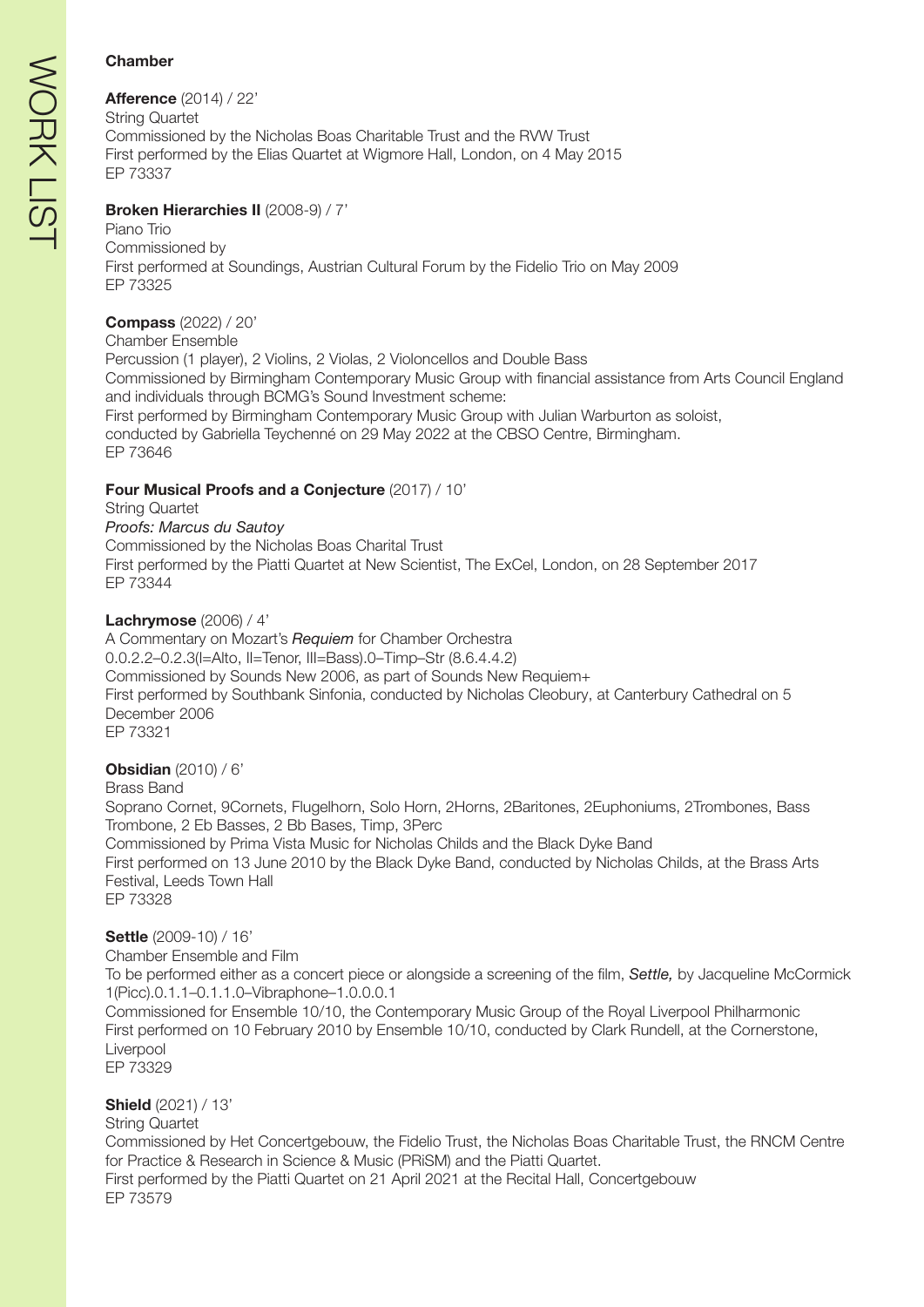Zugwänge (2012) / 16' Clarinet Quintet Cl, 2Vln, Vla, Vc Commissioned by the Rodewald Concert Society First performed by Nicholas Cox and Quatuor Danel at St George's Hall, Liverpool EP 73333

#### **Orchestra**

Antisphere (2019) / 17'

For Orchestra 3(III=Picc).3(III=Ca).3(III=Bcl).3(III=Cbsn)-4.3.3.1-Timp-5Perc-Hp-Str Commissioned by the Barbican Centre for Sir Simon Rattle and the London Symphony Orchestra First performed on 14th September 2019 by the London Symphony Orchestra (conducted by Sir Simon Rattle) at the Barbican Centre, London, UK EP 73424

Axon (2013) / 21' For Large Orchestra 3(III/Picc).3(III/CA).3(III/Bcl).3(III/Cbsn)–4.3.2+Btbn.1–Timp–3Perc–Hp–Str (14.12.10.8.6) Commissioned by BBC Radio 3 for the BBC Philharmonic First performed at the Bridgewater Hall by the BBC Philharmonic on 1 November 2013, conducted by Juanjo Mena EP 73336

#### Calculus of the Nervous System (2011) / 14'

For Large Orchestra 3(III/Picc).3(III/CA).3(III/Bcl).3(III/Cbsn)–4.3.2+Btbn.1–Timp–3Perc–Hp–Str (14.12.10.8.6) Commissioned by Wien Modern First performed ORF Radio Symphony Orchestra Vienna, conducted by James MacMillan, in the Great Hall, Vienna Konzerthaus EP 73332

#### **Magnetite** (2007) / 10'

For Orchestra 2(II/Picc).2.2(II/Bcl).2(II/Cbsn)–4.2.2+Btbn.1–Timp–2Perc–Str (16.14.12.10.8) Commissioned by Liverpool European Capital of Culture 2008 for the Royal Liverpool Philharmonic First performed on 6 December 2007 by Royal Liverpool Philharmonic, conducted by Vasily Petrenko, at Philharmonic Hall, Liverpool, at the opening concert of the RLPO's European Capital of Culture Season EP 73322

#### Mesmerism (2011) /17'

For Solo Piano and Chamber Orchestra Solo Pf–2(II/Picc).2.2.2–2.2.0.0–Timp–Str (6.6.4.4.2) Commissioned by the Liverpool Mozart Orchestra in its Diamond Jubilee Year with support from the PRS for Music Foundation First performed by Alexandra Dariescu and the Liverpool Mozart Orchestra, conducted by Mark Heron, at Pacific Road Venue, Birkenhead, UK, on 8 October 2011 EP 73331

Passacaglia (2002) / 7' For String Orchestra Str (min: 6.6.4.4.2) Commissioned by Opus One Chamber Orchestra First performed on 7 July 2002 by Opus One Chamber Orchestra, conducted by Michael Gatward, at St. Giles Church, Wrexham, UK EP 73317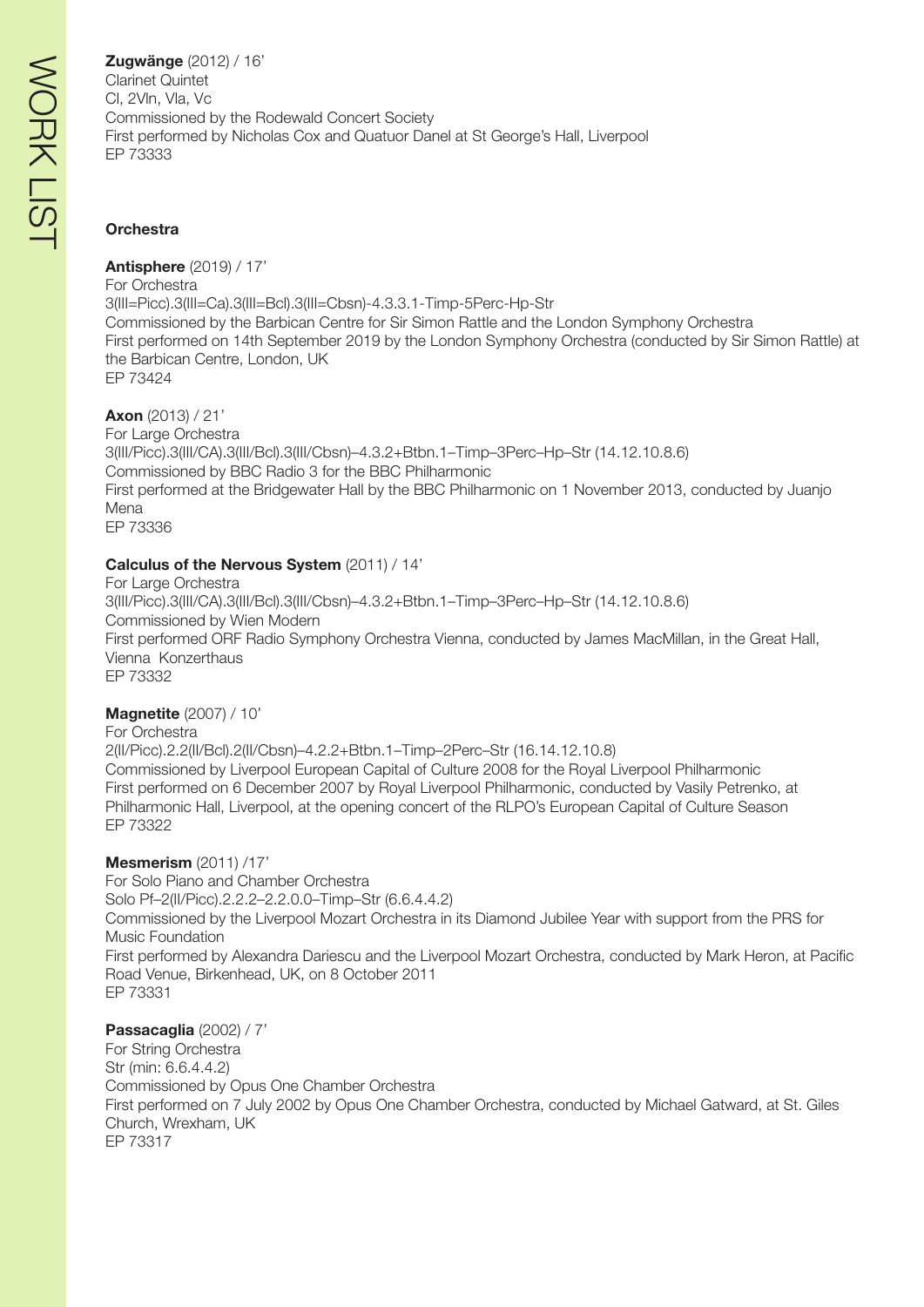Solar (2010) / 5'30 For Large Orchestra 3(III/Picc).3(III/CA).3.3(III/Cbsn)–4.3.2+Btbn.1–Timp–2Perc–Hp–Str (14.12.10.8.6) Commissioned by the London Symphony Orchestra as part of UBS Soundscapes: Pioneers First performed on 10 November 2010 by the London Symphony Orchestra, conducted by Nicholas Collon, at Barbican Hall, London EP 73326

sphere (2017) / 5'30 For Orchestra 2.2.2.2–4.2.2+Btbn.0–Timp–Str (14.12.10.8.6) Commissioned by the Bamberger Symphoniker First performed on 9 March 2017 by Bamberger Symphoniker, conducted by Alondra de la Parra, at Theater der Stadt, Schweinfurt, Germany EP 73343

#### Torus (Concerto for Orchestra) (2016) / 22'

For Large Orchestra 3(III/Picc).3.3(III/Bcl).3(III/Cbsn)–4.3.2+Btbn.1–Timp–3Perc–Hp–Str (14.12.10.8.6) Commissioned by BBC Radio 3 and Royal Liverpool Philharmonic Society First performed on 25 August 2016 by the Royal Liverpool Philharmonic Orchestra (to celebrate its 175th Anniversary), conducted by Vasily Petrenko at the Royal Albert Hall EP 73341

#### **Opera**

Ada Sketches (2011) / 7'

Scena for Mezzo-soprano and Chamber Ensemble

MS, Fl, Cl, Perc

*Libretto: Laura Tunbridge*

Commissioned at Soundings X, Austrian Cultural Forum, London, on 12 May 2011 First performed by Loré Lixenberg (mezzo), Rowland Sutherland (fl), Tom Lessels (cl) and Adam Clifford (perc) EP 73330

#### To See the Invisible (2016-18) / 80'

Chamber Opera Male Voice (eg.bar with good falsetto)–Female Voice (eg. S with wide range)–2MS.2T.Bar 0.1(Picc).1(EbCl, Bcl).0–0.0.1.0–2Perc–1.0.1.1.1 *Libretto: Selma Dimitrijevic after a short story by Robert Silverberg* Commissioned by Snape Maltings for The Aldeburgh Festival

First performed in the Britten Studio, Snape Maltings, on 8 June 2018, by BCMG conducted by Richard Baker EP 73346

#### Zatopek! (2012) / 14'

A Mini-Opera

HighS.MS.T.Contralto.HighBar.Bar.BBar–Chorus(c.30 singers–Men, Women, Children) 0.0.1.0–0.0.1.0–Perc–1.0.0.1.0

*Libretto: Selma Dimitrijevic*

Commissioned by Second Movement, with funds from New Music 20x12 – a UK wide commissioning programme initiated by Jillian Barker and David Cohen, and delivered by PRS for Music Foundation in partnership with the BBC, LOCOG and NMC Recordings for the London Cultural Olympiad 2012 First performed on 15 June 2012 by Ensemble 10/10, conducted by Clark Rundell, with members of the Royal Liverpool Philharmonic & Liverpool Philharmonic Youth Choirs at the Epstein Theatre, Liverpool EP 73334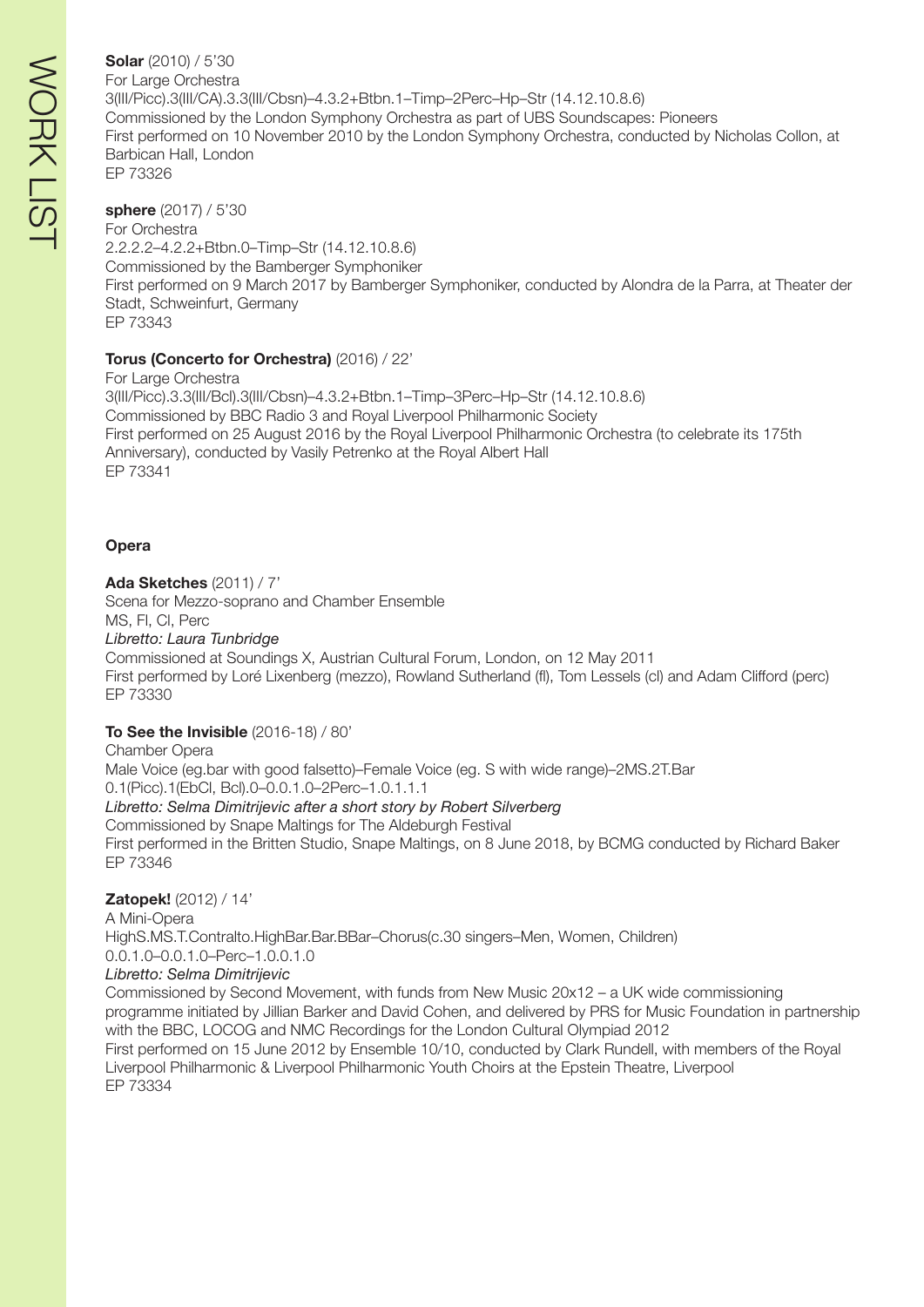#### Vocal and Choral

#### The Anvil (An Elegy for Peterloo) (2019)

Soprano & Bass-baritone Soli, Chamber Choir, Youth Choir, Chorus and Orchestra 3(III=Picc).3.3(III=Bcl).3(III=Cbsn)-5.3.3.1-Timp-3Perc-Str

#### *Text: Michael Symmons Roberts*

Commissioned by BBC Radio 3 and Manchester International Festival and first performed by Kate Royal (soprano), Christopher Purves (baritone) and the BBC Philharmonic, BBC Singers, Hallé Choir, Hallé Youth Choir and Hallé Ancoats Community Choir, conducted by Ben Gernon at the Bridgewater Hall, Manchester, on 7 July 2019

First broadcast on BBC Radio 3 on 16 August 2019, the 200th Anniversary of Peterloo EP 73386

#### But then, what are these numbers? (2019) / 14'

Mezzo-soprano and Chamber Ensemble

Mezzo-soprano, Flute, Bass Clarinet, Percussion (1 player), Harp, Piano, Violin, Violoncello Commissioned by the Barbican Centre

First performed by Marta Fontanals-Simmons and the Britten Sinfonia at Milton Court Concert Hall, London, on 2 November 2019 at the event Ada Lovelace: Imagining the Analytical Engine curated by Emily Howard as part of the Barbican's Life Rewired Season

EP 73473

#### Ite Fortes (2006) / 17'30

Solo Violin and Chamber Choir (SATB: at least two per part) Commissioned by Alteri Chamber Choir First performed on 1 April 2006 by Sara Wolstenholme (vln) and the Alteri Chamber Choir, conducted by David Jones EP 73320

#### Songs from Dickens (2010) / 12'

Female Singer, Narrator and Piano Trio *Text: Ian Pople* Commissioned for Soundings VIII, Austrian Cultural Forum, London First performed on 12 May 2010 by Lore Lixenberg, Gerald Davidson and the Fidelio Trio at the Austrian Cultural Forum, London EP 73327

#### Threnos (2015) / 7'

Two Voices (Soprano/Mezzo and Bass/Baritone) Recorded by Lucy Goddard and Simon Whiteley EP 73340

#### Two Songs after Friday Afternoons (2013) / 4'

Children's Voices and Piano BIG BUMS Pi (A Pie?) *Text: Selma Dimitrijevic* Commissioned by Opera North First performed on 22 November 2013 by Opera North Children's Chorus, Scotton Lingerfield Primary School, Old Earth Primary School, Our Lady and St Peter Roman Catholic Primary School, Monkwood Primary School, conducted by Anthony Kraus, Justin Doyle (pf), at Howard Assembly Room, Leeds EP 73335

#### Wild Clematis in Winter (2008) / 3'

Mezzo-soprano and Piano *Text: Geoffrey Hill* Commissioned by NMC Recordings for The NMC Songbook First performed on 2 April 2009 by Jean Rigby and Huw Watkins at Kings Place, London EP 73323